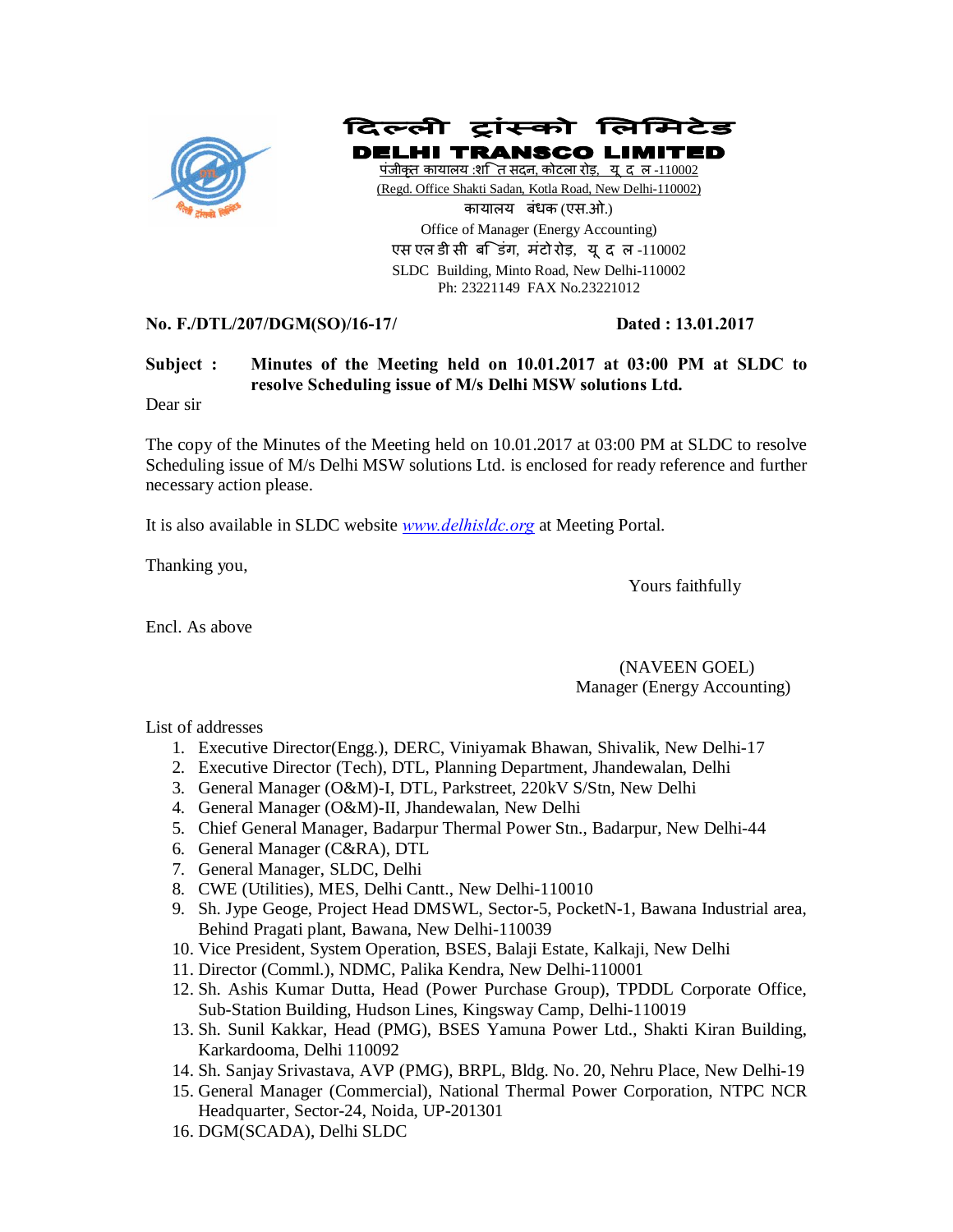- 17. Dy. G.M. (System Operation), SLDC
- 18. Manager (SO)-Shift, Delhi SLDC
- 19. Executive Engineer (SO), NDMC
- 20. DGM (Metering and Protection), DTL.,Parkstreet,220kV S/Stn., New Delhi
- 21. Dy.G.M. (Finance)-II, DTL
- 22. Asstt. Manager(F), Comml., DTL, IP Estate, New Delhi-2
- 23. Asstt. Manager (F), SLDC

Copy for favour of kind information to :

- 1. Secretary (Power), Govt. of NCT of Delhi
- 2. Secretary, DERC, Viniyamak Bhawan, C-Block, Shivalik, New Delhi-110017
- 3. Member Secretary, NRPC, 18A, Shaheed Jeet Singh Marg, Opp. Katwaria Sarai, New Delhi-16
- 4. Chairperson, New Delhi Municipal Council, Palika Kendra, Sansad Marg, New Delhi
- 5. CEO, BSES Rajdhani Power Ltd, BSES Bhawan, Nehru Place, New Delhi-110019
- 6. CEO, BSES Yamuna Power Ltd, Shakti Kiran Building, Karkardooma, Delhi-92
- 7. Managing Director, TPDDL, 33kV Grid S/Stn, Hudson Lane, Kingsway Camp, Delhi-9
- 8. Chief Engineer (Utilities),CWE,MES, Kotwali Road, Near Gopi Nath Bazar, Delhi Cantt New Delhi-110010
- 9. Managing Director, Indraprastha Power Generation Company Ltd (Genco) / Pragati Power Corporation Ltd (PPCL), Himadri, Rajghat Power House, New Delhi-110002
- 10. Special Secretary (Power), GNCTD
- 11. Director (T), PPCL, Himadri, Rajghat Power House, New Delhi-110002
- 12. Director (F), PPCL, Himadri, Rajghat Power House, New Delhi-110002
- 13. CEO, Power System Operation Corporation (POSOCO), B-9, Qutub Institutional Area, Katwaria Sarai, New Delhi-110016
- 14. Managing Director, DTL
- 15. Director (Operations), DTL
- 16. Director (Finance), DTL
- 17. G.M., NRLDC, 18A, Shaheed Jeet Singh Marg, Opp. Katwaria Sarai, New Delhi-16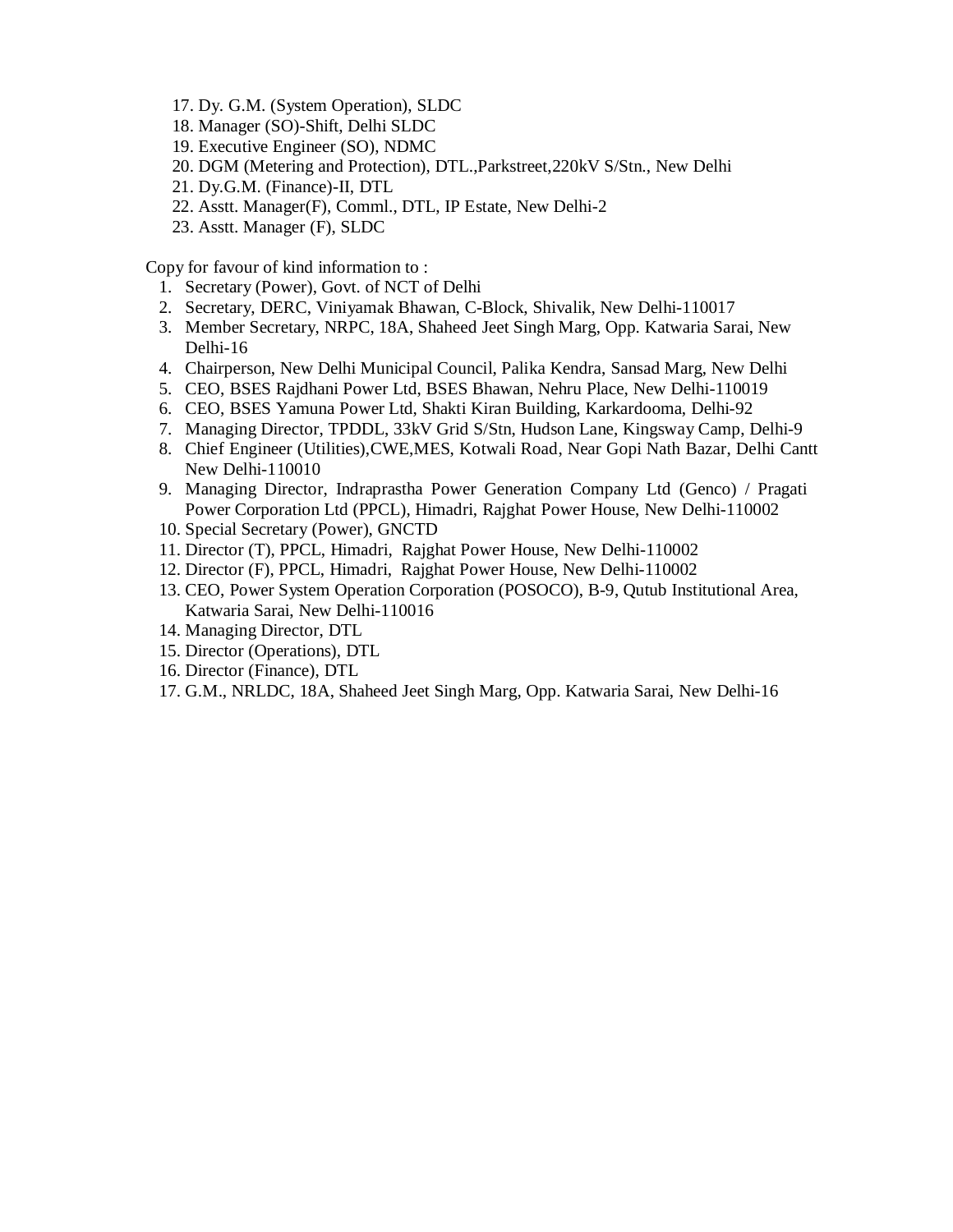

#### **DELHI TRANSCO LTD.** (Regd. Office : Shakti Sadan, Kotla Road, New Delhi 110002) [Office of Manager (Energy Accounting)] SLDC Building, Minto Road, New Delhi ó 110 002 Phone No.23221149, Fax 23221012, 23221059

## **Sub. : Minutes of the Meeting held on 10.01.2017 at 03:00 PM at SLDC to resolve Scheduling issues of M/s Delhi MSW solutions Ltd.**

GM(SLDC) welcomed all delegates and explained the reasons for calling this meeting. It was explained that M/s DMSW Solution Ltd.(WTE) vide their letter No. DMSW/16-17/06 dated 08.01.2017 intimated that 12MW out of 24MW Waste to Energy Plant at Bawana is ready for commercial cooperation w.e.f.  $0:00$  Hrs. on  $10<sup>th</sup>$  January,  $2017$ . They further informed that full capacity would be declared under Commercial Operation by the end of January 2017 after fine tuning of the  $2<sup>nd</sup>$  boiler.

GM(SLDC) read the provisions of IEGC Regulations and DERC Tariff Regulations etc. with regard to declaration of Commercial Operation of generating stations. The relevant provisions are given hereunder:-

### **IEGC Regulations 2010 (as per IV amendment dated 29.04.2016)**

#### *6.3A Commercial Operation of Central Generating Stations and interstate generating stations.*

*1 Date of commercial operation in case of a unit of thermal Central Generating Stations or inter-State Generating Station shall mean the date declared by the generating company after demonstrating the unit capacity corresponding to its Maximum Continuous Rating (MCR) or the Installed Capacity (IC) or Name Plate Rating on designated fuel through a successful trial run and after getting clearance from the respective RLDC or SLDC, as the case may be, and in case of the generating station as a whole, the date of commercial operation of the last unit of the generating station:*

*Provided that*

- *(i) Where the beneficiaries / buyers have been tied up for purchasing power from the generating station, the trial run of each repeat of trial run shall commence after a notice of not less than seven days by the generating company to the beneficiaries / buyers and concerned RLDC or SLDC, as the case may be.*
- *(ii) Where the beneficiaries / buyers have not been tied up for purchasing power from the generating station, the trial run or each repeat of trial run shall commence after a notice of not less than seven days by the generating company to the concerned RLDC or SLDC, as the case may be.*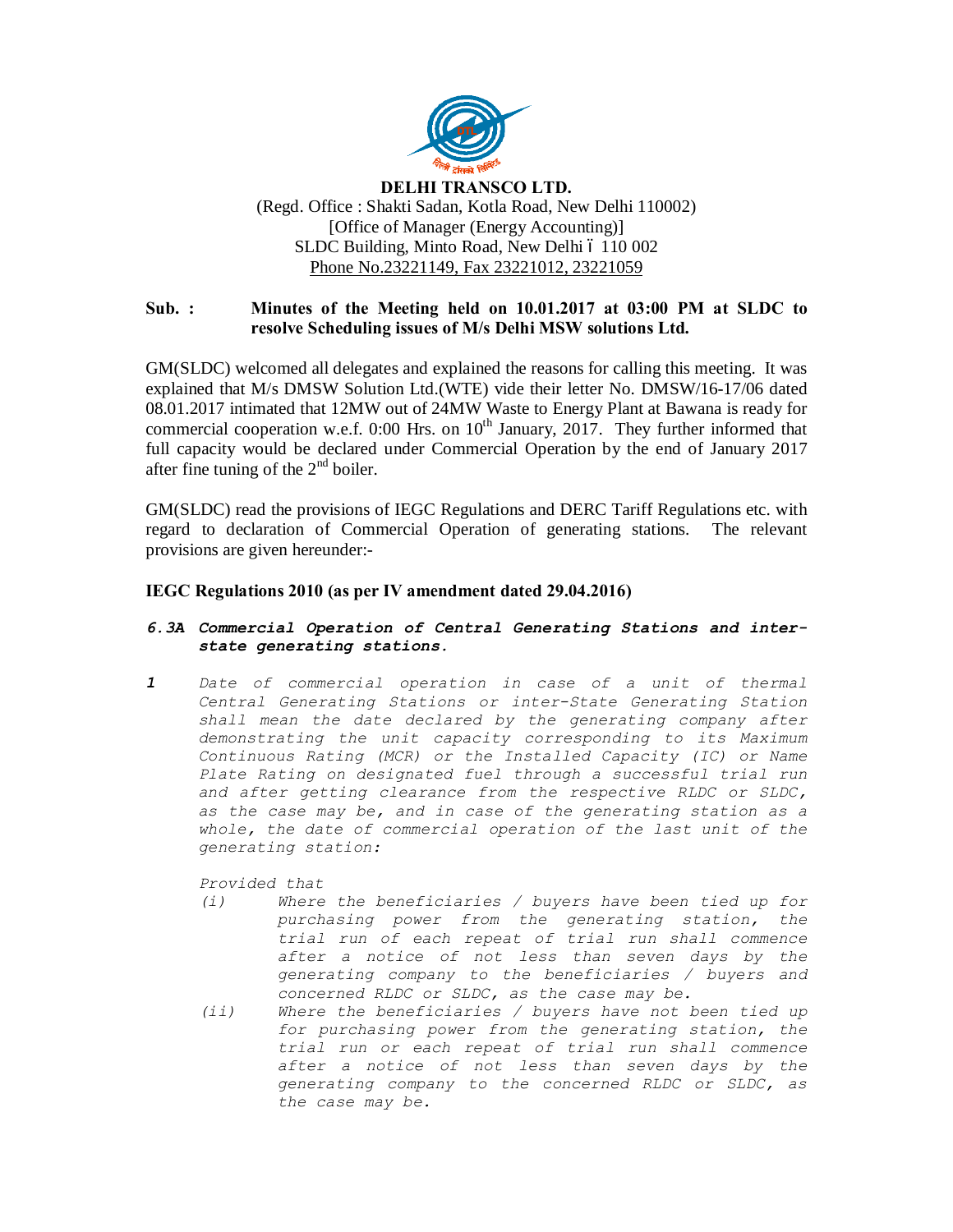#### *Trial Run*

*3 Trial Run or Trial Operation : Trial Run or Trial Operation in relation to a thermal Central Generating Station or inter-State Generating Station or a unit thereof shall mean successful running of the generating station or unit thereof on designated fuel at Maximum Continuous Rating or Installed Capacity or Name Place Rating for a continuous period of 72 hours and in case of a hydro Central Generating Station or inter-state Generating Station or a unit thereof for a continuous period of 12 hours:*

#### *Generation Tariff Regulation of DERC (Multi Year Tariff Regulations 2011)*

*(0) "Date of Commercial Operation" or COD in relation to a unit or block of the thermal generating station, the date declared by the generating company after demonstrating the maximum continuous rating (MCR) or the installed capacity (IC) through a successful trial run after notice to the beneficiaries, from 0000 hour of which scheduling process as per the Indian Electricity Grid Code (IEGC) is fully implemented and in relation to the generating station as a whole the Date of Commercial Operation of the last unit or block of the generating station;*

G.M. (SLDC) intended to know whether the above provisions are complied before declaring the commercial operation. It was also explained since the COD has been declared, the scheduling methodology of station is required to be finalized.

On behalf of DMSWL, Sh. Shastri, AVP thanked GM(SLDC) for convening the meeting and also thanked all the delegates to attend the meeting in such a short notice to resolve the issue. He requested the forum to resolve the issue as they are running the system for the last six months for stabilization and injected about 60 lakh units in the system without getting any money. He informed that now one unit of 12 MW is stable and ready for COD and requested to accept the COD from 00.00hrs. on 10.01.2017.

List of the participants is enclosed as Annexure-A.

The issues discussed and decided are as under:-

The representative of TPDDL drew out the attention of the house regarding decision taken in the Long Term Open Access Meeting held in the office of GM(Planning), DTL on 16.06.2016, wherein the representative of Generating Company was also a signatory. He read the point wise paras of the joint minutes of the said meeting as under:-

- **1** *Tariff Policy notified by Central Govt. on 28.01.2016 stipulates "Distribution Licensee(s) shall compulsory procure 100% power produced from all Waste-to-Energy Plants in the State, in the ratio of the their procurement of power from all sources including their own , at the tariff determined by the appropriate Commission under Section 62 of the Act"*
- *2 Based on the above mentioned Tariff Policy, DERC vide order dated 29.04.2016 fixed the allocation of the station to various Distribution Licensee(s) of Delhi as under:-*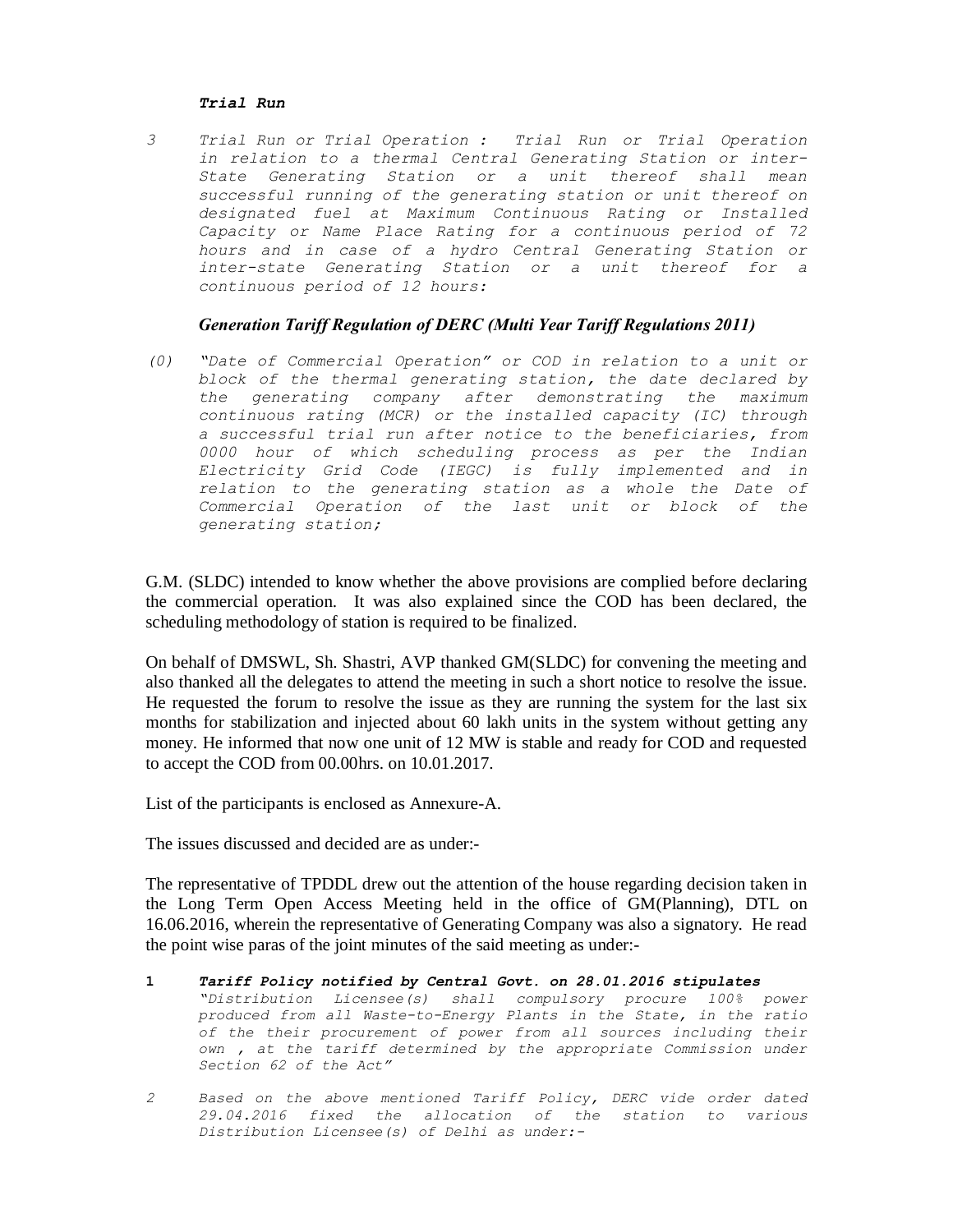| Discoms      | Approved Energy   | Percentage | Allocation in MW |  |
|--------------|-------------------|------------|------------------|--|
|              | Input for<br>FY.  |            |                  |  |
|              | $2013 - 14$ (MUs) |            |                  |  |
| <i>BR PL</i> | 11508.8           | 41.81      | 10.03            |  |
| BYPL         | 6577.38           | 23.90      | 5.74             |  |
| TPDDL        | 8039.94           | 29.21      | 7.01             |  |
| NDMC         | 1400.02           | 5.09       | 1.22             |  |
| Total        | 27526.14          | 100.00     | 24               |  |

- *3 Since this generating station's allocation is done on same pattern as that of Centre Sector Generating Stations and as that of State Sector Generating Stations and all these stations allocation were taken as deemed Open Access, this generation station should also be treated at par with those stations and hence no separate application for Open Access is required.*
- *4 All the Distribution Licensee(s) were having the view that the schedule should be given on day ahead basis as per the DERC / CERC Regulations (RE Regulation Amendment –IV) notified on 07.10.2015 which stipulates the following :-*
	- *11 The Municipal Solid Waste and Refuse Derived Fuel based power project shall be treated as 'Must Run' power plants and shall not be subjected to `merit order despatch' principle.*
	- *12 "The biomass power generation station with an installed capacity of 10MW and above, non-fossil fuel based co-generation projects, municipal solid waste and refuse derived fuel shall be subjected to scheduling and despatch code as specified under CERC (Indian Electricity Grid Code) Regulations 2010 and Central Electricity Regulatory Commission (Unscheduled Interchange and related matters) Regulations 2009 including amendments thereto"*
- *5 It is also confirmed by DERC in its order dated 19.05.2016 that CERC regulations would be followed in toto. Their relevant portion of the order is appended under:-*

*In exercise of power vested under sub-section(zd) (ze) and (zf) of section 181(2) read with Section 61, 62 and 86 of Electricity Act 2003 (36 of 2003) and all power enabling it in that behalf, the Delhi Electricity Regulatory Commission for the purpose of specifying terms and conditions for Tariff determination from Renewable Energy Sources in respect of Municipal Solid Waste (MSW) till further orders, adopts the Central Electricity Regulatory Commission (Terms and Conditions for Tariff determination from Renewable Energy Sources) Regulation 2012 (notified vide Notification No. L-1/94/CERC/2011 dated 06.02.2012) as amended time to time.*

- *6 The representative of Generator informed that they are approaching DERC for waiving off the day ahead Scheduling and subsequent DSM. Hence, the actual generation should be treated as scheduled generation since the Municipal Solid Waste (MSW) characteristics varies time to time and may not be predictable.*
- *7 It is clarified that till any decision of DERC in this regard, the existing Regulation/s will prevail.*
- *8 TPDDL requested DTL to incorporate the accounting methodology in respect of drawl of power from 220kV DSIIDC Bawana Grid substation of DTL by TPDDL. they requested that the total drawl of TPDDL from this grid should be treated as sum of total 220kV side of all the 220/66kV*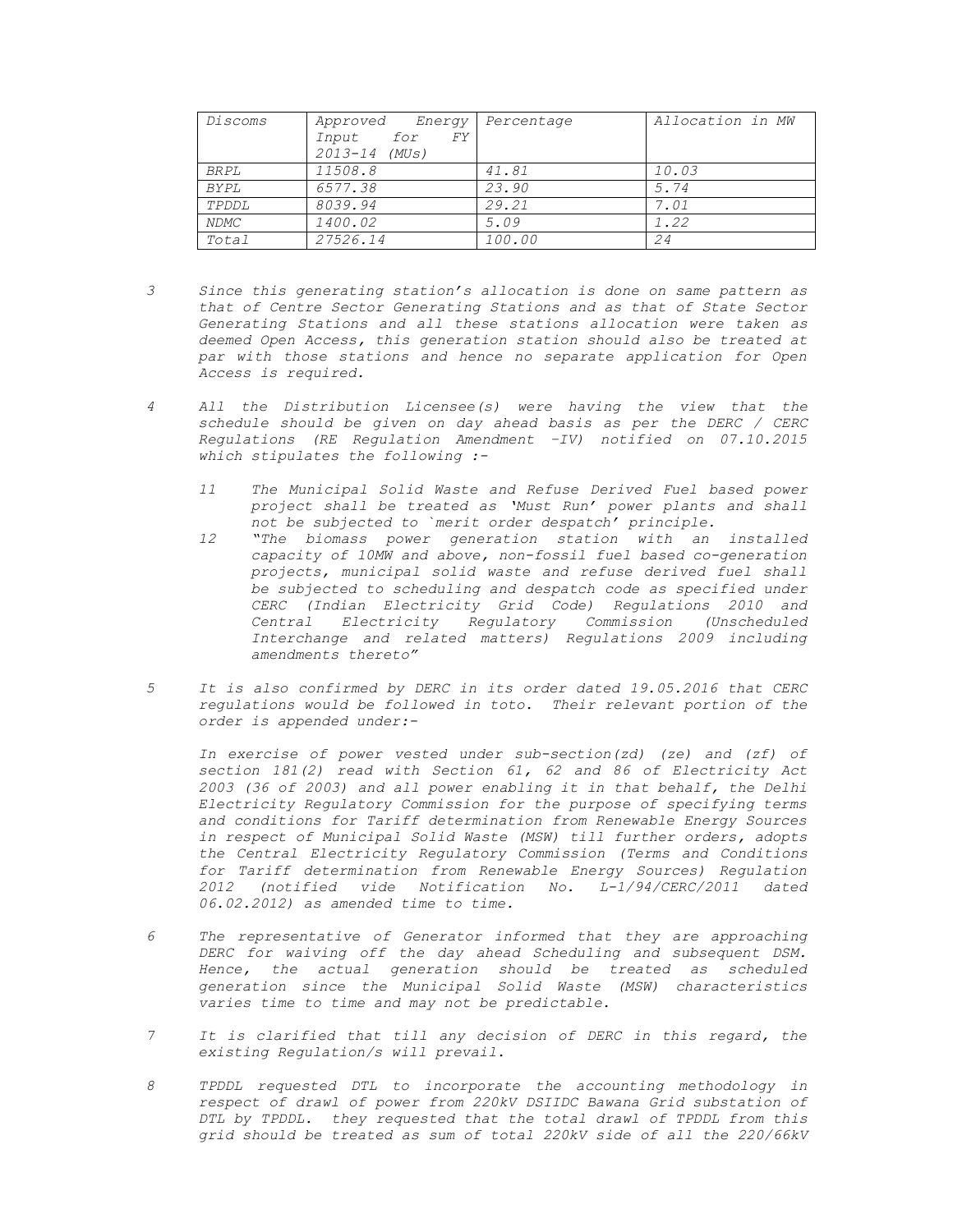*ICTs along with injection / drawal of generator connected in 66kV Bus of the grid should be properly accounted i.e. meter reading of generator is to be added if generator is injecting to grid and subtracted if generator is drawing power from Grid. STU & SLDC agreed with the above view of TPDDL and mentioned that similar methodology should be adopted for all similar generators connected to STU network.* 

He was of the view that any deviation on above terms and conditions would be the violation of terms and conditions of Long Term Open Access and respective Rules & Regulations. The other Stake-Holders were also of the same opinion.

The representative of Generating Co. requested again that the actual generation should be treated as scheduled generation since the Municipal Solid Waste (MSW) characteristics time to time and may not be predictable. They have also approached the State Regulatory Commission to waive off the scheduling of this power and subsequent DSM. They also cited the example of Timarpur Okhla Waste Management Plant (TOWMCL) wherein the scheduling was waived off and actual generation was taken as scheduled generation.

The representative of TPDDL responded that plant TOWMCL was commissioned in the year 2012 and at that time, there was no regulation for such plants. However, he drew attention that the power being sold through open access by TOWMCL is being scheduled. NDMC representative also seconded the opinion of TPDDL.

TPDDL representative further drew the attention of para 3 of the order of DERC dated 27.07.2016 in Petition No.27/2016 of the Generating Company as follows:-

3. *As regard the first prayer, the Commission vide interim order dated 29.04.2016 had directed the DISCOMs of Delhi to execute PPA s for Purchase of Power in Proportion to the power purchase ratio amongst the DISCOMs. The Petitioner was directed to file draft PPAs with respective DISCOMs. The Petitioner has since submitted draft PPAs to be signed with respective DISCOMs. However, certain terms like scheduling of power etc. have not been agreed to between the parties and the petitioner has requested the Commission to finalize the terms of PPAs. The Respondents have raised the objection that the Commission may approve or disapprove or modify the agreed terms of PPA but cannot determine the terms of PPA. The parties have been asked to file their written submission vide Interim Order dated 26.07.2016. Accordingly, the issue of terms of PPA shall be considered separately*.

To a query of need of declaration of COD before finalising the PPA, the representative of MSW informed that the National Green Tribunal vide their order dated  $2<sup>nd</sup>$  December, 2016 had directed that the Waster-to-Energy plants operating in Delhi to operate with full capacity at the earliest. The relevant portions of the said order are as under :-

*1. We direct all authorities concerned to ensure that the waste to energy plant at Narela and Ghazipur operate to their optimum capacity in accordance with law, in terms*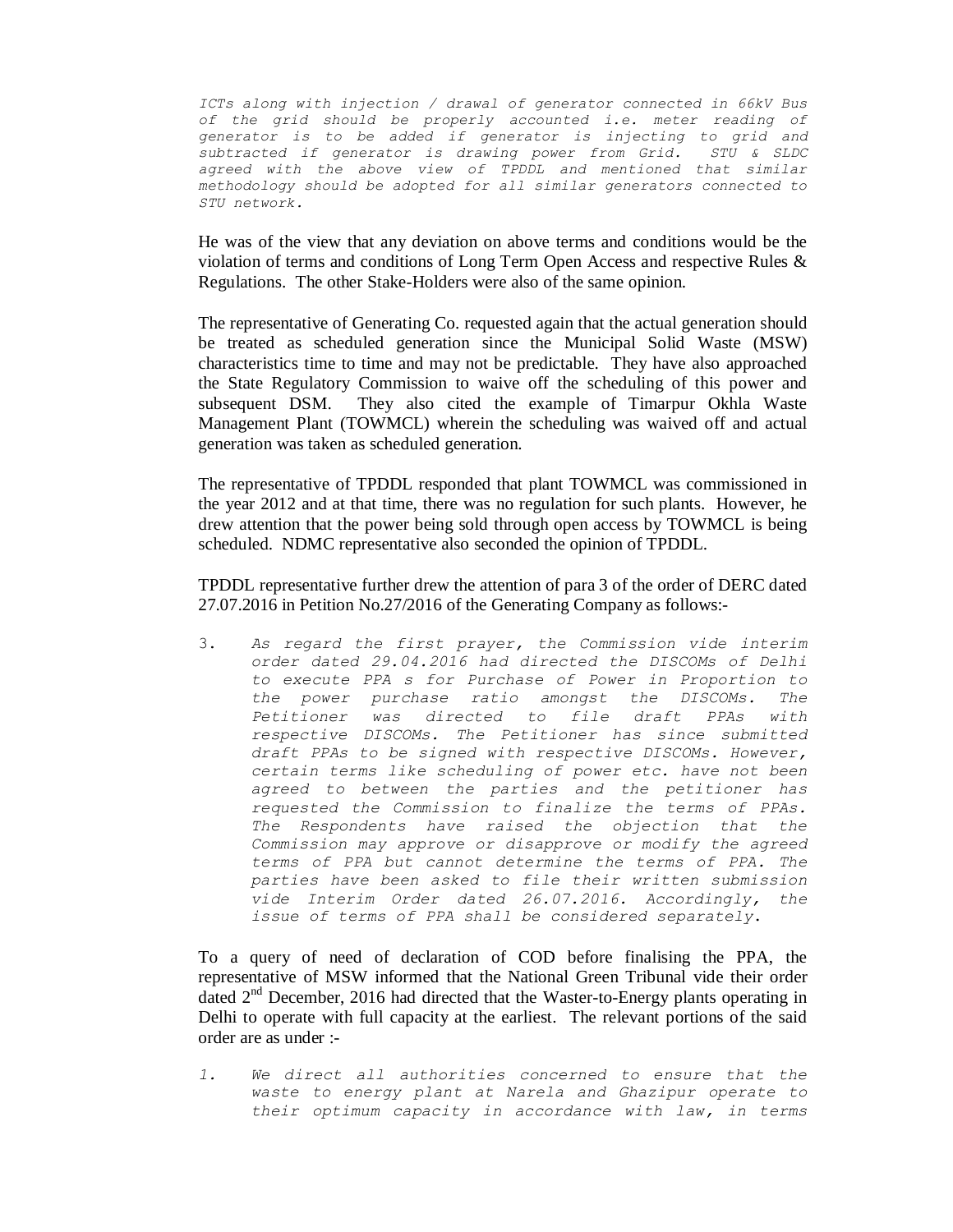*of the conditions of consent to operate order granted and the environmental clearances.* 

- *2. All the Local Authorities and the Development Authorities shall ensure that segregated municipal solid waste is supplied to the waste to energy plants in Delhi in accordance with terms and conditions of their Agreement.*
- *3. The plant at Ghazipur is presently receiving only 1000 MT of mixed municipal solid waste out of which 200 metric tons is excluded as inert and Construction and Demolition debris (in short 'C&D') waste thus, leaving 800 MT of mixed waste to be processed in the plant for generation of energy. This plant is capable of manufacturing Refuse Derived Fuels (in short 'RDF') and then use the same for marketing purposes or entirely and partly for generation of energy within the plant. We direct East Delhi Municipal Corporation to supply immediately, at least 1500 MT, of municipal solid waste, out of which upon exclusion of segregated inert and C&D waste, at least 1300 MT of waste should be available to the plant for the purpose of manufacturing of RDF and generation of energy. The plant in terms of consent to operate can process 1300 MT of municipal solid waste while it has a capacity of 2000 MT of waste.*
- *4. We grant liberty to the plant owner to approach Delhi Pollution Control Committee for operating with increased capacity of 2000 MT. If such an application is filed, the Delhi Pollution Control Committee shall dispose it with utmost expeditiousness, in any case, not later than two months from the date of filing of such application, in accordance with law.*
- *5. The C&D waste plant at Shastri Park is ready to operate, in all respect. We direct the Project Proponent to approach all the concerned Authorities and complete all the requirements of law including consent to operate and Environmental Clearance, if required. All the authorities concerned including Delhi Pollution Control Committee and NCT, Delhi shall fully cooperate and ensure that this plant becomes operative at the earliest, in any case, not later than six weeks from today.*
- *6. We make it clear that we are not issuing directions to any Authority to grant consent/permission if the plant is not entitled to perform in accordance with law.*
- *7. The plant at Narela is a kind of self-contained plant as it has its own landfill site adjacent to its premises to dump inert waste. It is the exclusive responsibility of the Project Proponent. It has a capacity of 2000 MT/day processing of municipal solid waste and it is presently receiving 2000 MT of municipal solid waste. Out of this, as already noticed, the plant is getting about 20% of inert and C&D waste which leaves the plant with approximately 1600 MT of municipal solid waste. Thus, we direct the Corporation to permit the Project Proponent to*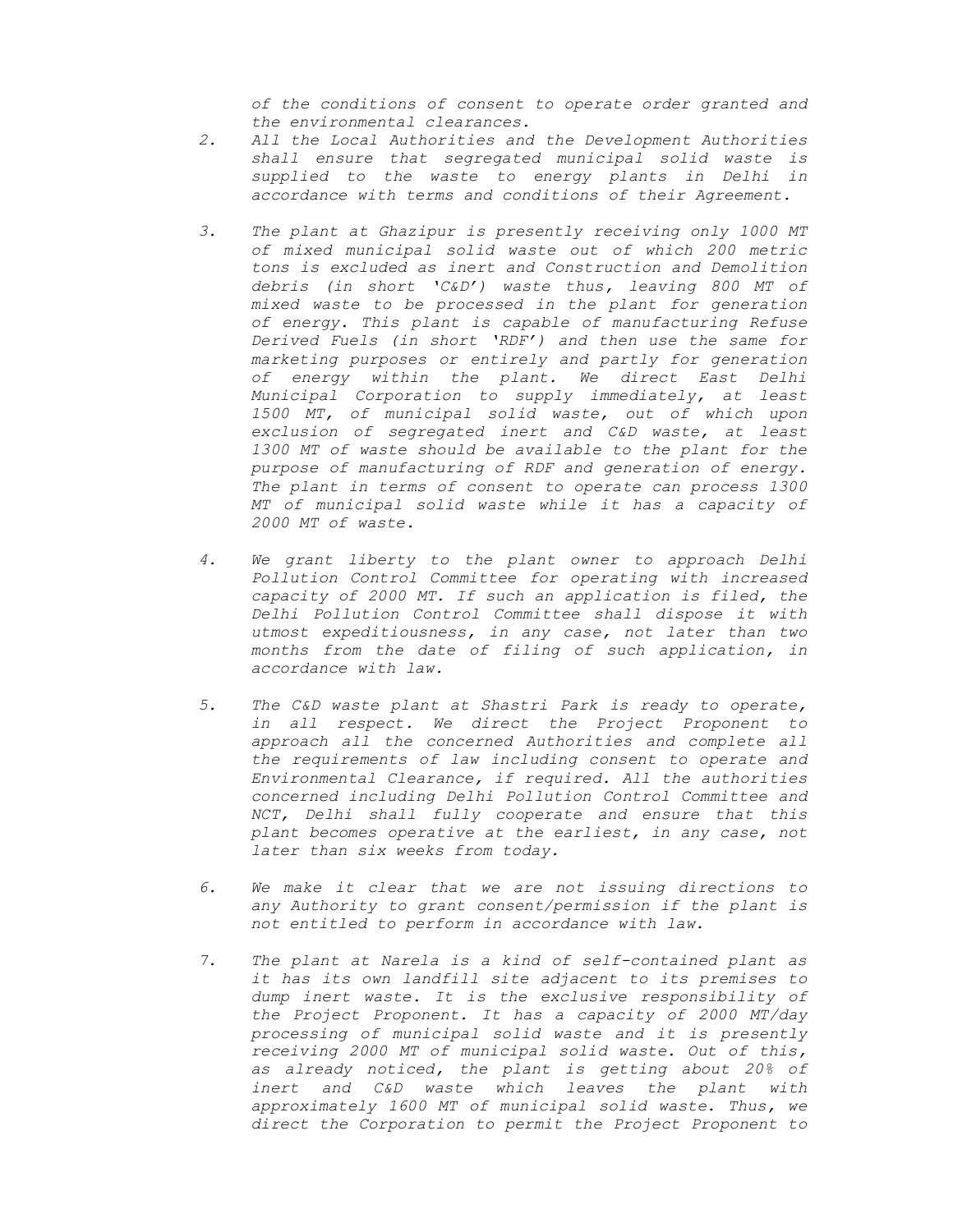*collect waste to the extent of 2400 MT/day so that it can operate to its optimum capacity after segregating inert and C&D waste. The Corporation and the Project Proponent is ad idem that the Delhi Electricity Regulatory Commission has fixed tariff of power charges @ 7.43% per unit. Furthermore, revenue sharing shall be effective between the parties @ 3% but from the date they commission generation of power. This, however, is an interim direction without prejudice to the rights and contention of the parties. Under the agreement between the parties dated 17th July, 2009, clause 12.2 is the arbitration clause for resolving dispute between the parties. The Project Proponent or the Corporation, as the case may be, are at liberty to invoke arbitration proceedings in accordance with the agreement and the rate and date both for revenue sharing would be fixed by the arbitrator and the parties would be entitled to proceed with reference to the interim directions issued by the Tribunal above.* 

- *8. The Project Proponent shall start revenue sharing with the Corporation from the date on which plant is commissioned i.e. energy is generated and sold but it will be subject to final award of the arbitration. The Delhi Electricity Regulatory Commission shall deal with the matters of approval of power purchase agreement with utmost expeditiousness, with respect to generation of power and its sale.*
- *9. We expect both these plants to operate to their optimum capacity without causing any pollution either in their process or through their emissions. They shall operate strictly as per the prescribed norms in relation to ambient air quality, stack emissions provided under the Air Act and collect and dispose of waste strictly in terms of Solid Waste Management Rules, 2016.*
- *10. In the event, they are found at default at any one point of time, they shall be liable to pay environmental compensation of Rs. 5 Lakh for each default. The default would be determined by the joint inspection team that we will constitute under these directions.*
- *11. The joint inspection team shall consist of Member Secretary, Central Pollution Control Board; Member Secretary, Delhi Pollution Control Committee; Senior Scientist from Ministry of Environment, Forest and Climate Change and a member of faculty nominated by the Director, I.I.T., Delhi.*
- *12. The Okhla plant shall continue to operate but it would be subject to the orders of the Tribunal that may be passed in Original Application No. 22 of 2013.*

The representative of Generating Plant further requested till the terms of PPA are determined by DERC, actual generation be taken as the scheduled generation.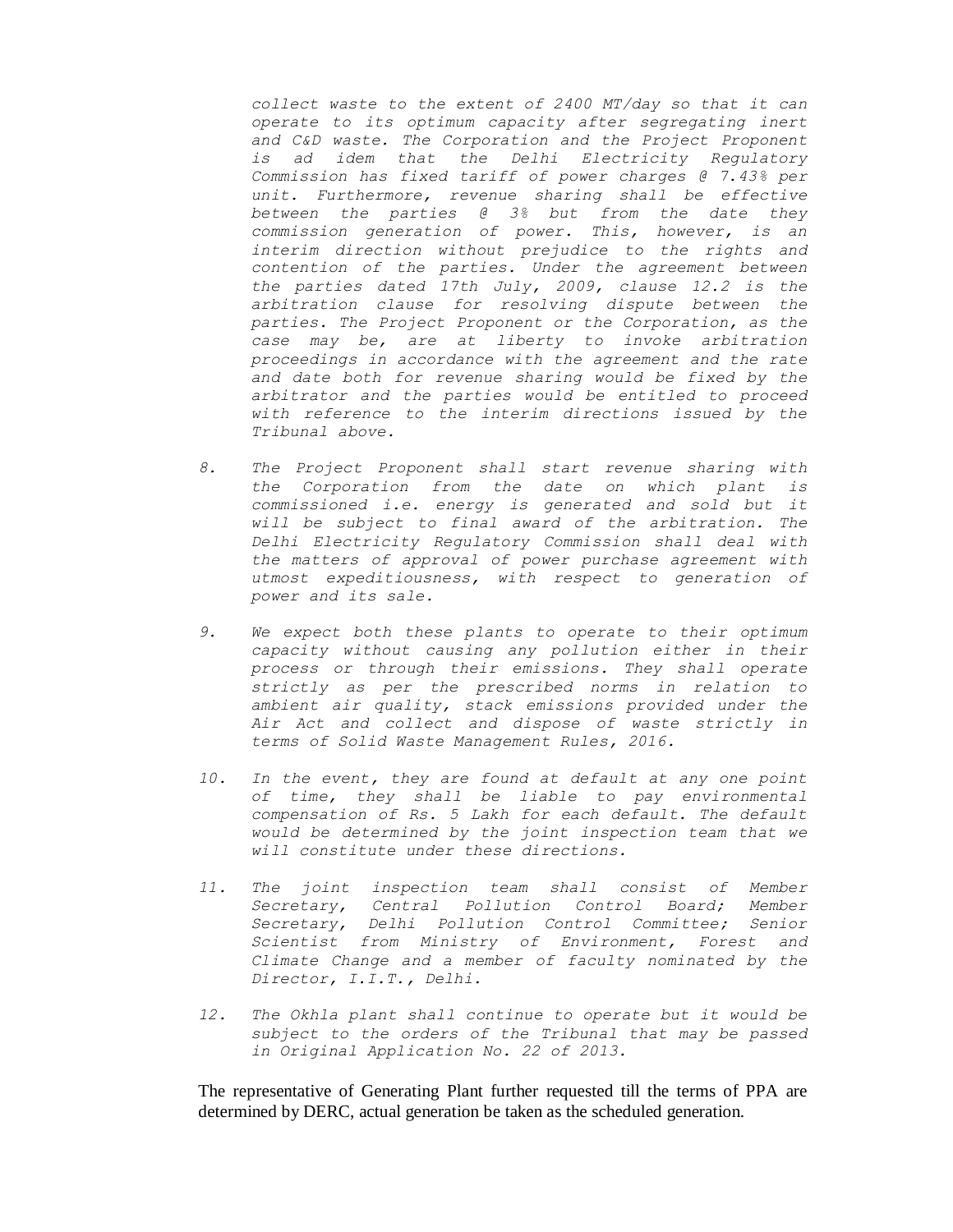The representative of DERC intimated that the Commission vide order dated 18.05.2015, the UI and Transmission charges on renewable energy resources have been waived off, hence the request of MSW $\alpha$  can be acceded to. He also quoted the relevant provisions of the order of the Commission.

**DERC order dated 24.12.2013 In the matter of: Determination of Transmission and Wheeling Charges, Cross Subsidy Surcharge, additional surcharge and other applicable charges under Open Access 3(xii) Renewable Energy Sources : Commission's View:-**

*The Commission is of the view that no UI, wheeling, transmission charges or additional surcharge should be applicable on open access consumers availing energy from all renewable energy sources as defined by MNRE in Delhi. However, open access consumers shall comply with DERC Regulations on RPO and roof top solar.*

**DERC order dated 18.05.2015 in the matter of: Determination of Transmission and Wheeling Charges, Cross Subsidy Surcharge under Short Term Open Access.**

*(xii) The word consumer shall be replaced with Customer (buyers and sellers) in the clause. 12(2) viii of the order*.

The representative of SLDC opined that the provisions quoted by DERC representative are applicable for Short Term Open Access. M/s DMSWL connected to grid as Long Term Open Access Customer and as per provisions of DERC order 24.12.2013, the UI / DSM accounts shall be prepared for LTA customers. The relevant provisions of Commission $\circ$  order is reproduced below :-

**DERC order dated 24.12.2013 In the matter of: Determination of Transmission and Wheeling Charges, Cross Subsidy Surcharge, additional surcharge and other applicable charges under Open Access**

#### *5 Commercial Condition*

*SLDC shall issue an energy account, statement of UI corresponding UI charges and reactive energy and its charges, on the basis of data received from ABT meters along with data relating to declared capability and schedules etc. in accordance with the provisions of DERC Order dated 31.03.07 (the ABT Order) passed in matter of Availability Based Tariff and as amended from time to time.*

The representatives of the beneficiaries opined that specific direction of the Commission may be issued regarding waiver of DSM and requested the Commission to issue an order in this regard and approval of the PPA at the earliest.

#### **Decision**

After detailed discussions, it was decided that as the interim tariff (at the rate of Rs.7.03 per kwh) of the station has been fixed on the basis of the parameters and the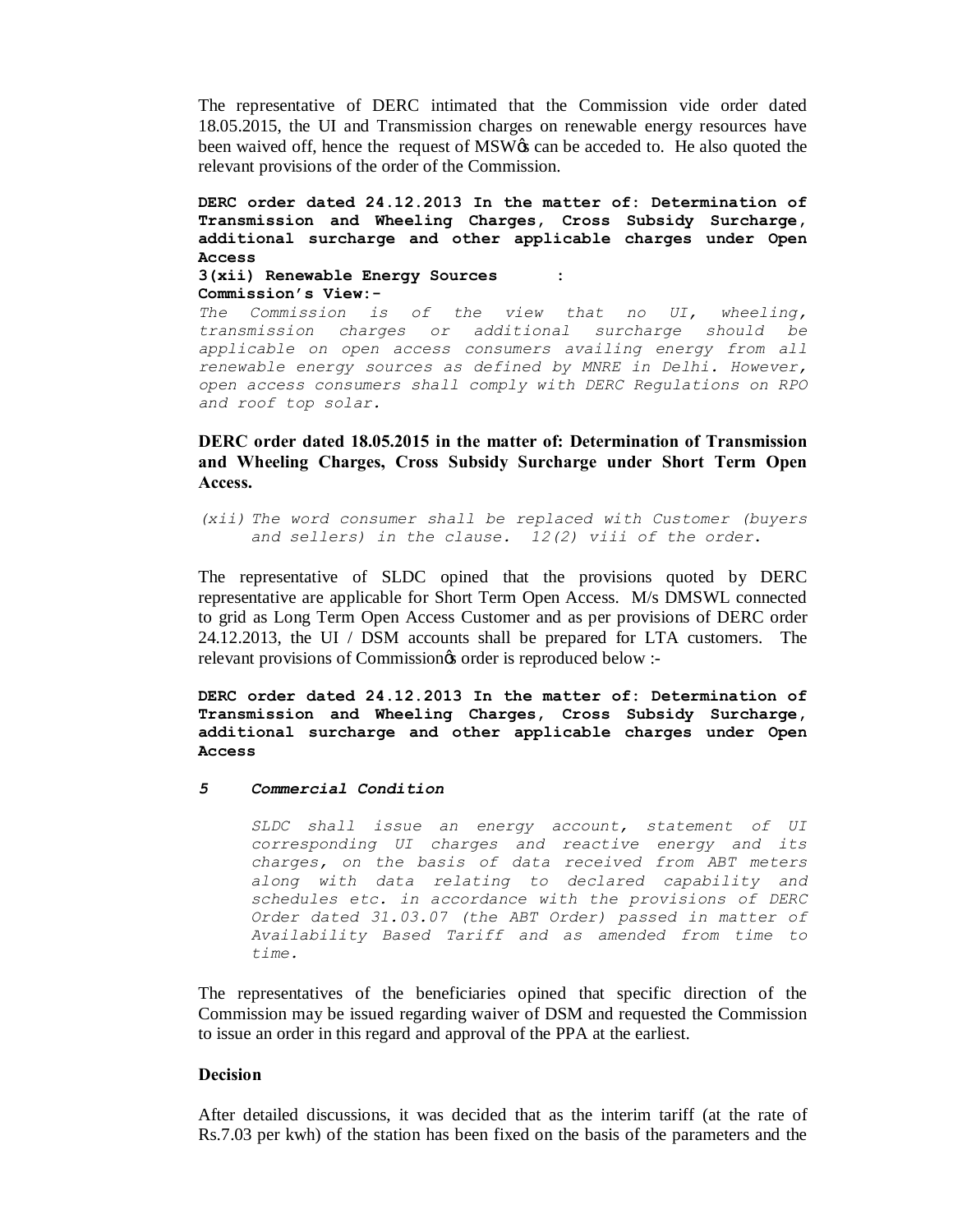benchmark as per CERC Regulations, the existing Regulations of CERC in this regard may be adopted. As such, the plant would give the declared capacity on day ahead basis as well as during the intraday depending upon the operating condition of the plant which would be treated as scheduled generation as the plant is  $\pm M$ ust Rungplant and would not be subject to merit order despatch.

The DSM account of the plant would be kept pending till the decision of the Commission. It is expected that Commission would come up with a decision on rate of DSM for the plant and other terms and conditions of PPA. In case Commission waived off the DSM for the station, the Energy Account shall be issued for actual generation. It was also decided to accept the request of M/s Delhi MSW Solution Ltd. to declare the 12MW capacity out of 24MW Installed Capacity on Commercial Operation since 00.00hrs. on 10.01.2017.

Meeting ended with the thanks to Chair.